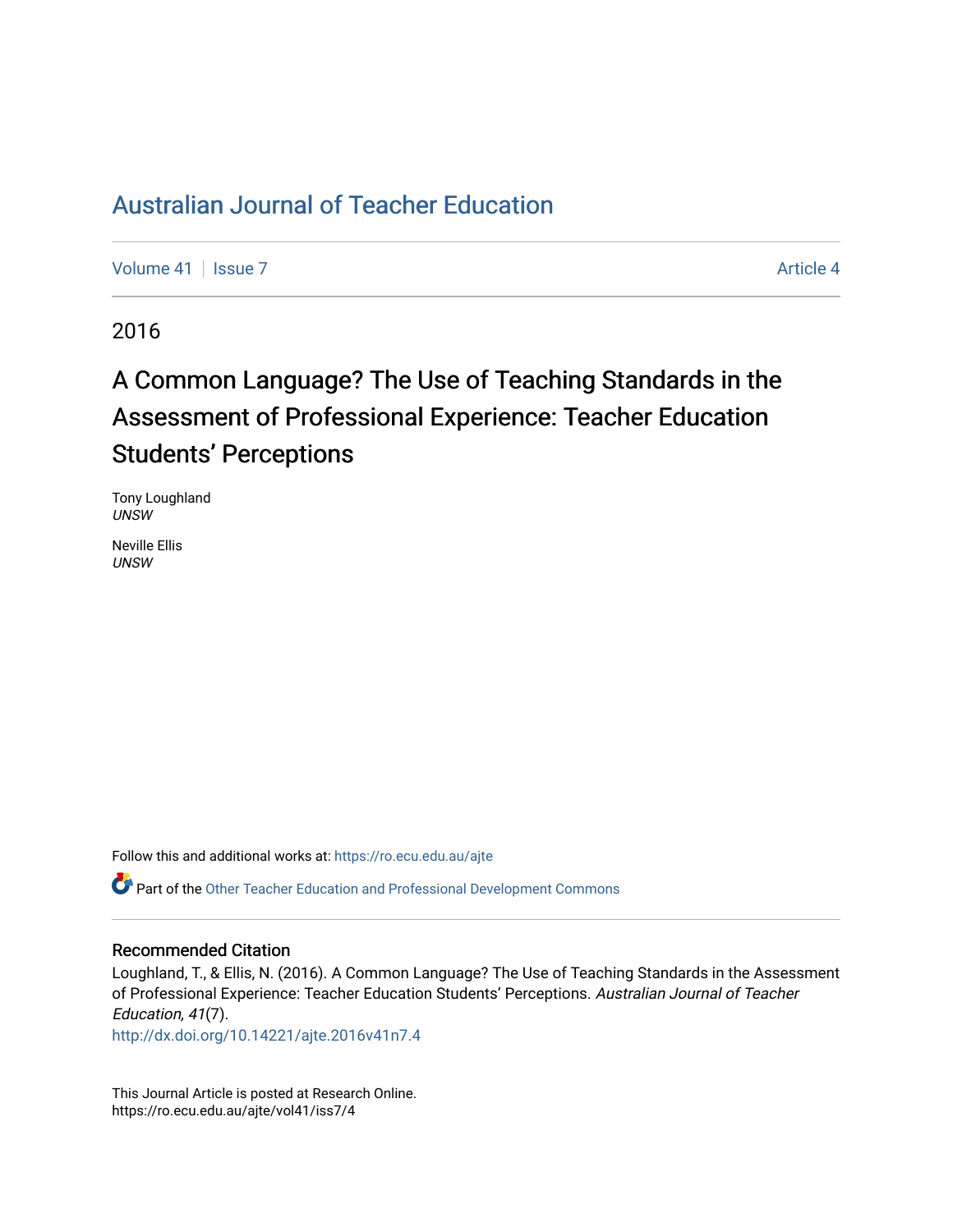## **A Common Language? The Use of Teaching Standards in the Assessment of Professional Experience: Teacher Education Students' Perceptions**

Tony Loughland Neville John Ellis **IINSW** 

*Abstract: There is a strong critique of the reductionist, technical and instrumentalist impacts of the Australian Professional Standards for Teachers from critical policy researchers in education. At the same time, advocates of the standards espouse their potential as providing a common language of teaching. We argue that both views are based on logical rather than empirical warrants. Therefore, this study sought to gather empirical data via a survey of 229 teacher education students followed by focus groups in an endeavour to record their perceptions on the use of the standards as assessment criteria for professional experience. The findings are that a majority of the students were advocates of the standards as a learning scaffold. This was especially true in contexts where their supervising teachers were not au fait with the standards. The implications of this study for teacher educators are that the formative assessment potential of the standards requires pedagogical consideration in professional experience alongside their more commonly understood role as summative assessment criteria.*

## **Introduction**

Critical policy researchers in education have been strong critics of the introduction of teacher performance standards and their views are well represented in the educational research literature. Their critique often centres on the reductionist, technical and instrumentalist impacts that performance standards have on the act of teaching. However, these researchers are not the subjects of these performance standards, unlike teacher education students (TES) who are the consequential stakeholders in the implementation of the standards in teacher education. It is therefore worthwhile to seek the views of TESs to develop an understanding of the actual impact of performance standards on their practice, specifically in relation to the assessment of their professional experience.

The use of teaching standards as a performance measure for teacher quality is now more than a decade old in the state of NSW in Australia. The process was introduced gradually from teacher education programs to new graduates who were labelled the 'new scheme teachers'. The first generation of these new scheme teachers are now into their twelfth year of teaching. In the interim, the NSW policy has been augmented by the Australian Professional Standards for Teachers in concert with a nationally audited accreditation process for teacher education.

The progressive introduction of the standards in NSW from initial teacher education programs out into the profession has meant that teacher education courses have been a testing ground for their implementation. In schools and faculties of education, the often small group of teacher educators were given the task of integrating the standards into course and program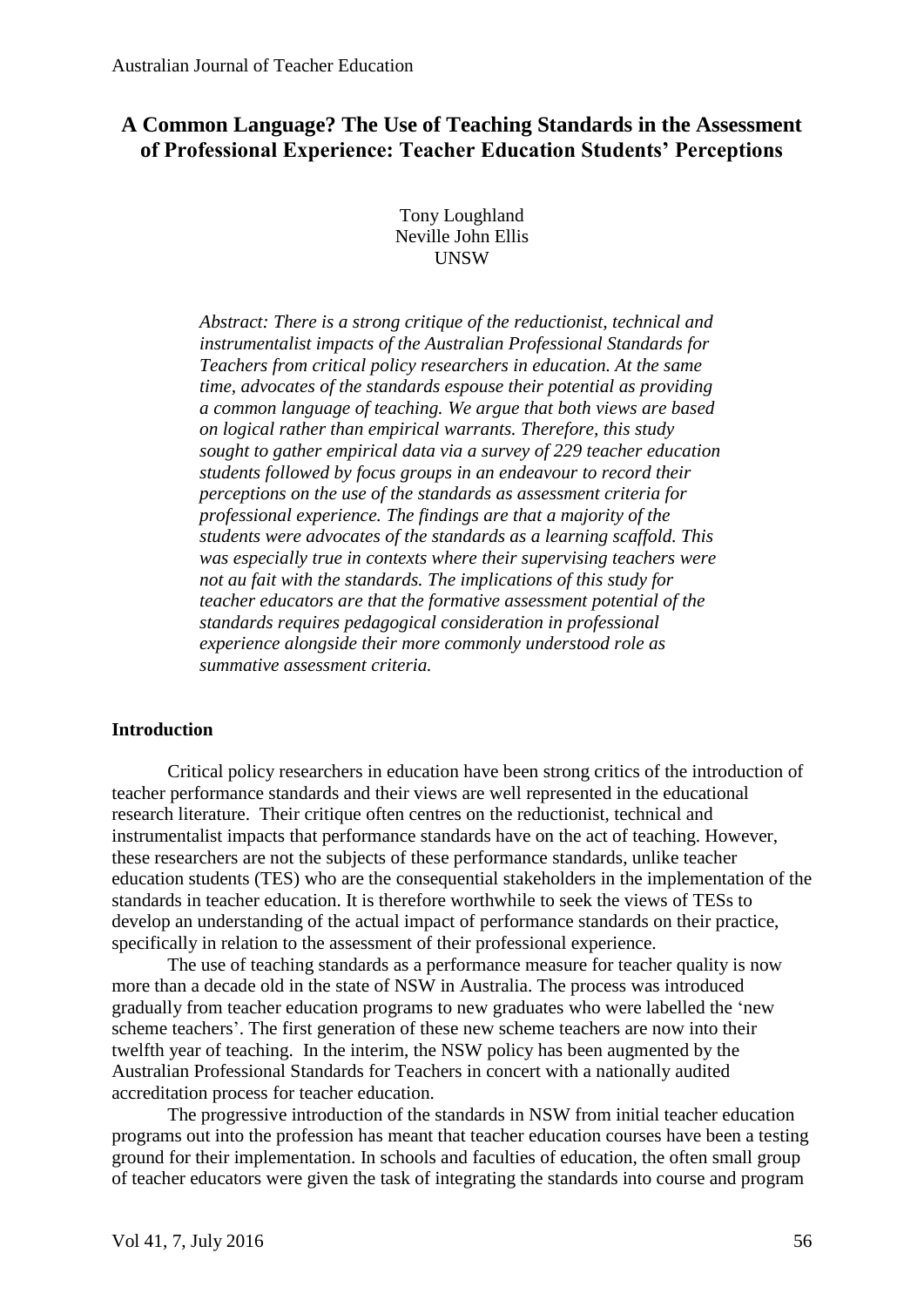outlines. At the same time, their colleagues in critical policy research in education were typically engaging in often robust debates about the overall purpose of the standards. Despite these debates, the standards had to be implemented as a condition of accreditation for providers of initial teacher education in Australia.

The biggest initial impact of the standards was on the high stakes performance assessment required in professional experience. This is where a large group of supervising teachers, untrained in the use of the standards, had to apply the new graduate teaching standards as criteria for assessing TESs on professional experience. Understandably, it was difficult for the providers of initial teacher education to achieve consistency in judgment across so many assessors and with unfamiliar assessment criteria.

This study examines the application of the standards to the assessment of professional experience in teacher education at a point more than ten years on from their first implementation in NSW. This examination occurs through a presentation and analysis of the views of TESs on the use of the standards as assessment criteria for their professional experience in a secondary teacher education program based in Sydney, NSW.

## **Literature Review**

This review of the literature examines both empirical and conceptual research into the implementation of the professional teaching standards in NSW and Australia. Most of the studies reviewed here are conceptual as there is little empirical work in this area, hence the rationale for this research. The paucity of the literature in this area has resulted in this review drawing upon non peer-reviewed sources such as government agencies. The net was cast wide for this review out of necessity, so the tone employed is suitably sceptical given the thin evidence base behind the warrants made in the majority of the studies that were reviewed. The review begins with an examination of the definitions used in relation to the concept of teacher standards before moving on to critically examine the benefits and limitations of the standards as presented in the literature.

There are some ambiguities in the definition of teacher standards in the literature. These ambiguities relate to the distinction between teaching and teacher standards, between their developmental or regulatory purpose and the conjecture on whether standards are competency-based or criterion-referenced.

It is interesting to note that NSW introduced professional standards for *teaching* in 2005 whilst at the federal level they were named the Australian Professional Standards for *Teachers*. This might be interpreted as a mere semantic shift from teaching to teachers but there is a view in critical policy research that this signals a significant shift in focus from the collective to the individual. In Mockler's (2013) view, "we have seen a shift in the past decade from a discourse focused on teaching quality to one focused on teacher quality" (p.37). The implication of this redefinition is that it will be easier for authorities to hold individual teachers to account for their performance, thus positioning the standards as a regulatory rather than a developmental device.

The binary between a developmental and regulatory definition of the standards is also evident in earlier conceptual work published last decade. Feiman-Nemser (2001) made an argument for mentoring over supervision for guiding new practitioners. Sachs (2005) made a strong case in support of developmental rather than regulatory standards, stating that the former enhanced a "commitment to teachers improving their professional knowledge and practice" (p.3) whilst the latter promoted a "focus on accountability, a technical approach to teaching, monitoring of teacher performance and compliance" (p.3). Finally, Cutter-McKenzie, Clarke and Smith (2008) were able to claim that in Australia there is "a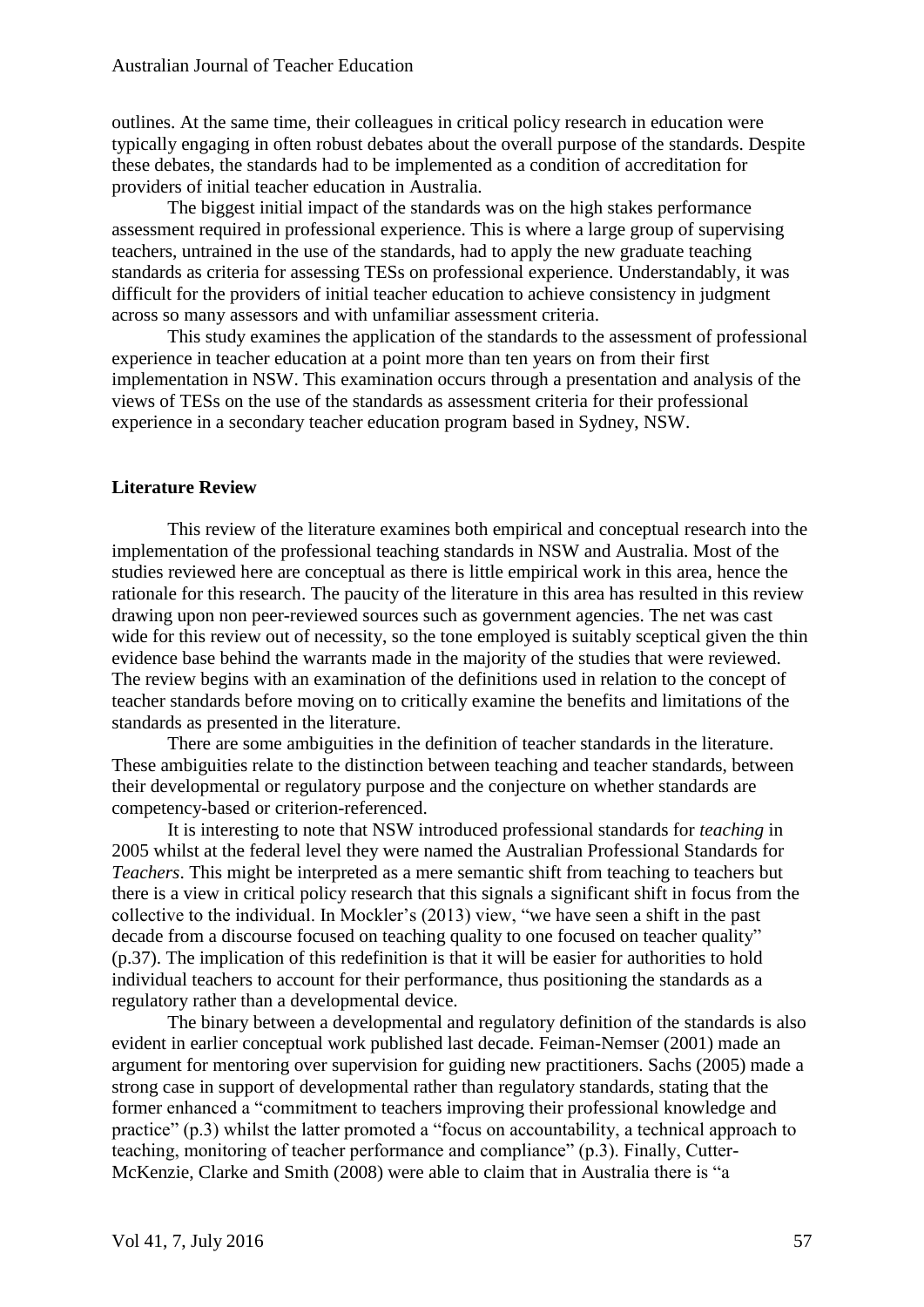significant focus on a developmental approach" to the teaching standards (p.6) whilst in the UK and the US, "there is an increasing shift to a regulatory approach" (p.6). It would be interesting to examine what the authors of the last paper think of this distinction now that Australia has its nationwide professional standards for teachers.

The discussion of a developmental or regulatory approach is pertinent to the last ambiguity identified here in relation to the standards being competency-based or criterionreferenced. Both approaches can work with either models but the criterion referenced assessment gives the regulatory framework a little more capacity for discrimination between poor, average and good teachers. In contrast, a competency-based model might operate to enforce "an average quality of attainment" (Storey, 2006, p.217) that doesn't permit such close monitoring of individual teacher quality. Storey (2006) claims that "'competence' and 'standards' in relation to teachers' professional capacities are at times used interchangeably" (p. 218) suggesting that at least in the early implementation that the competency-based model may have been ascendant.

The possible regulatory function of the teacher standards is not made explicit in the literature that presents their benefits. This is not surprising as the majority of the texts that present arguments in favour of the standards emanate from the government agencies charged with the responsibility of implementing them. To be fair, there are also some peer-reviewed journal articles that canvass possible benefits of the standards. The texts reviewed here are all conceptual apart from where the odd quote is included from a stakeholder to add colour. We could not locate any systematic empirical research in this area on the Australian standards for teachers.

There are common themes that can be identified when authors discuss the benefits of the teacher standards in Australia. These are a common language for teachers, a definition of teacher professionalism in Australia and an explicit framework for teachers to assess their own progress.

The notion of the teacher standards being a common or shared language or discourse for teachers appeared in eight of the ten texts reviewed that related to their possible benefits. To "provide a common language" is a common phrase used in the texts. One of the 'colour' quotes alluded to earlier also related to this meme: "The Deputy Principal of Cranleigh School in the Australian Capital Territory described how the Standards reflect what I, and teachers I work with, do. They describe quality teaching in the same language which stops people having silos of practice that makes us feel different to others (AITSL, n.d. p.3). So there is a strong theme of the standardisation of teacher practice or, at the very least, a standard language of practice in the 'common language' meme that seems to be the prevalent benefit offered in the literature.

The second benefit of the teacher standards apparent in the literature is that the standards promote teaching as a profession in Australia in that professions define and regulate their own standards. The sponsors of the standards, that is the Australian Institute for Teaching and School Leadership at the national level and the NSW Institute of Teachers (now amalgamated into the Board of Studies, Teaching and Educational Standards (BOSTES) at the state level in NSW, promote this argument for obvious reasons. The phrases used by both agencies are identical: "The Australian Professional Standards for Teachers are a public statement of what constitutes teacher quality" (AITSL, 2011a; BOSTES, 2012). Raewyn Connell, in her classic paper on the good teacher in 2009, also alludes to this theme:

*[The standards] have been welcomed by some as a public definition of professionalism that displays the complex work that teachers do and the difficulty of doing it well. Given how fiercely teachers in public schools have been abused by the political Right over the last 30 years, this is helpful. (p.220)*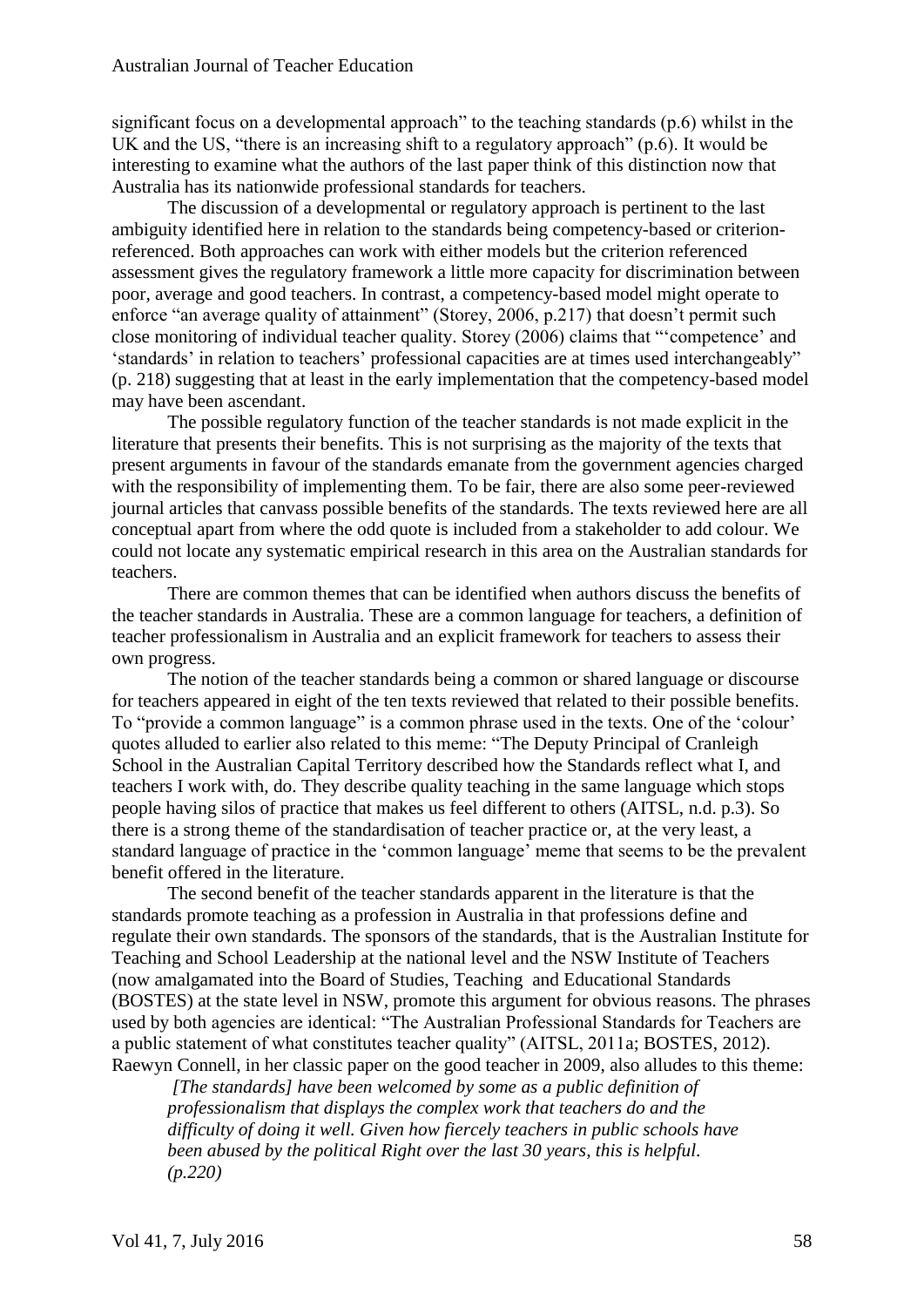Connell's concession gives the nebulous concept of teacher quality a degree of complexity that the agencies' glib phrases lack. Connell (2009) elaborates this idea of a public professionalism for teaching with typical rhetorical flourish:

*The Standards may also help protect education against abuses of the 'charismatic' image of the good teacher, where politicians in search of publicity throw untrained youngsters into very difficult teaching situations on the Hollywood principle that natural talent will triumph in the last reel. (p.220*)

So we have, not surprisingly, the major agencies advocating for the benefit of public standards for the profession of teaching as well as a qualified admission from one of Australia's pre-eminent sociologists of education.

The final benefit of the standards discerned in the review of the literature was that the standards provide an explicit framework for teachers to guide their practice throughout their career span. The most common phrase used is "make explicit the elements of a high quality, effective teaching for the 21st century schools that will improve educational outcomes for students" (AITSL, 2011). There are some clichés in that phrase: "21<sup>st</sup> century schools" is the most obvious, but it is a statement hard to disagree with. There is also a peer-reviewed source that picks up this theme albeit in a paper that provides a robust critique of the use of teacher standards across the UK and Australia. Clarke and Moore (2013) canvas a number of "potential advantages" of teacher standards if one is prepared to accept "the fantasy in which teaching and learning can be homogenized via a 'common understanding' and 'clarified' within a 'framework'" (p.488-489). Within this caveat, they suggest that one of the potential advantages is "providing increased transparency for pre-service teacher candidates, making the criteria against which they will be evaluated explicit" (p.489). The conceit of Clarke and Moores' fantasy culminates in the statement that the standards "can be seen to make teaching and its evaluation more transparent, predictable, and efficient" (p.489). This is hardly an endorsement of the standards by Clarke and Moore but even the presence of this argument within the irony of their conceit suggests that explicit criteria for practice might be entertained as a possible benefit of the teacher standards.

In summary, there are scant empirical warrants to support the claims of any of the benefits of the standards offered or, more accurately, promoted in the literature. The same can be said of the limitations of the standards that are presented in the literature. There are mainly conceptual arguments that are appropriate in critical policy research where document analysis constitutes the primary methodology in many studies. The more rigorous papers refer more often to the primary documents to build their case whilst the less rigorous rely on what sometimes appears to the reader to be little more than politically motivated conjecture.

The limitations of the standards presented in the literature may be divided into a critique of the standards themselves and the critique of their application in Australia. The critique of the standards centres on their attempts at homogenisation of an idiosyncratic craft, their omission of the affective domain, their links to performativity and their potential infringement on teacher autonomy. The critique of their application focuses on their haphazard, weak application in schools as well as a concern over teacher ownership in their development.

The standards have been criticised because some researchers believe that their intent is to homogenise an idiosyncratic craft. Mayer, Luke & Luke (2008) described it as the emergence of:

*the generic teacher branded as a corporate entity and defined in terms of generic competences, skills, interchangeable parts in a global education system with uniform practices including testing, mandated textbooks, scripted*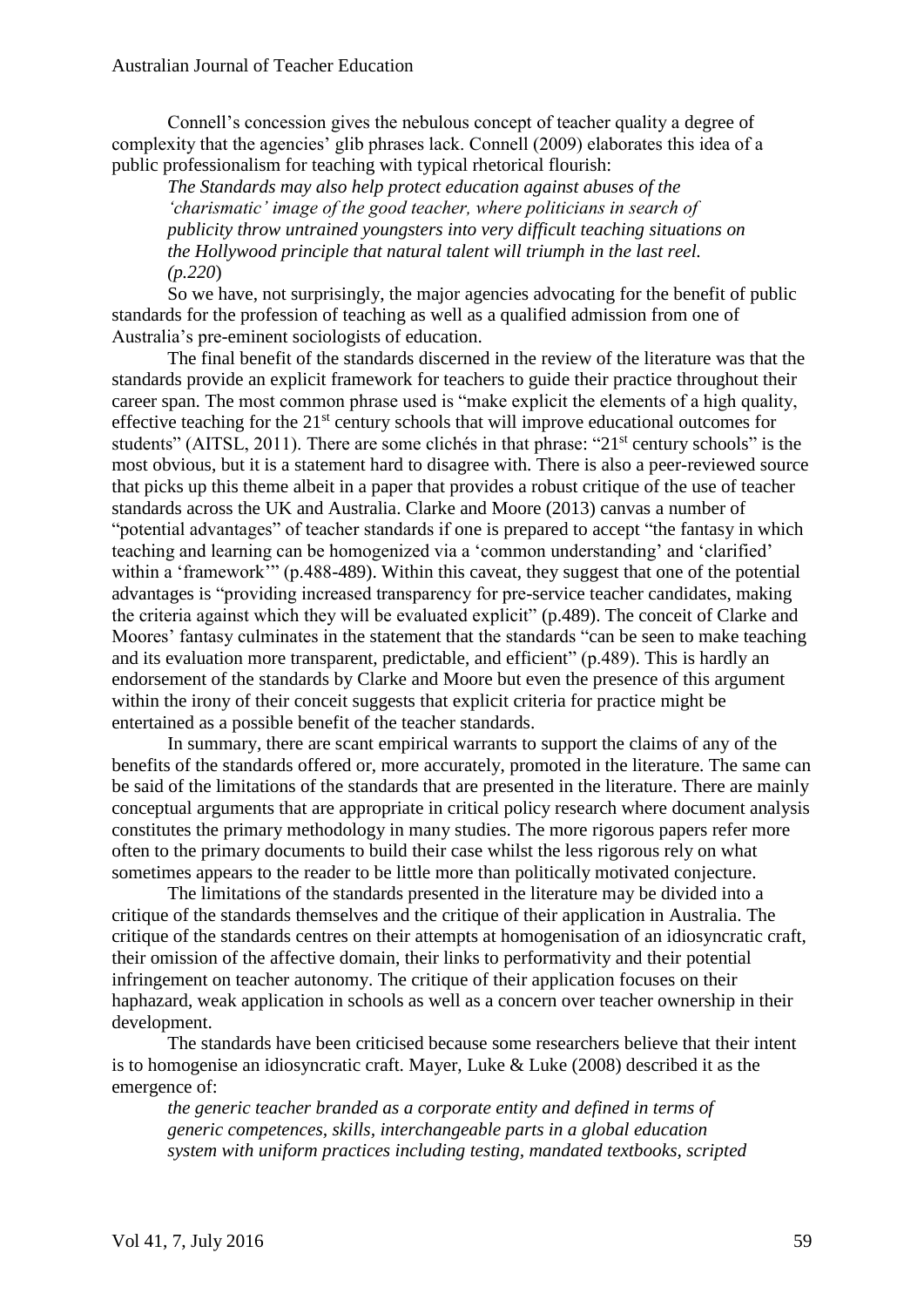## *teaching, school based management, marketisation and economic management issues. (p. 81)*

Clarke and Moore (2013) include homogenisation as an important aspect of their standards fantasy conceit: "It is a fantasy that teaching and learning can be homogenized" (p.2). Clarke and Moore use the example of standard two in the Australian Professional Standards for Teachers, "Know the content and how to teach it," as an example of a vague statement of the obvious that has no hope of capturing "the idiosyncratic and contingent in teaching and learning" (AITSL, 2011, p.11). Unfortunately, Clarke and Moore omit to mention that underneath the broad statements are focus descriptors for each of the four levels. For example, focus descriptor 2.4.2 reads "Provide opportunities for students to develop understanding of and respect for Aboriginal and Torres Strait Islander histories, cultures and languages" (AITSL, 2011, p.11). It is conceivable that an early career teacher could benefit from the guidance of this more particular statement.

A corollary of the homogenisation critique is the conception that teacher standards impinge on the autonomy of the teacher and that autonomy is regarded as fundamental to a profession. This is rather ironic given that one of the main benefits promoted in the literature is that the standards will signify teacher professionalism for the public. Obviously there are two different working definitions operating here. The critics argue that it is the regulatory function and measurement-orientation of the standards that create 'performance standards' that "emphasise technical and instrumentalist approaches to teaching" (Mockler, 2013, p.38). The point of distinction between the two working definitions seems to be then not the standards themselves but how they are used by government agencies. Presumably, other professions may use their own standards as performance measures but they apply the measures in-house like the law society.

A culture of performativity is regarded as a major limitation of the standards in the literature. This is closely aligned with the previous argument as it is reasoned that this will lead to the demise of the profession as teachers in a culture of performativity have to "choose and judge our actions and they are judged by others on the basis of their contribution to organizational performance, rendered in terms of measurable outputs" (Ball, 2003, p. 223). This is the "false consciousness" critique that centres on teachers losing their identity as they adopt the culture of standards and self-improvement is prominent. Taubman's title of his 2009 text created a meme, "teaching by numbers," and the author himself did not hold back: "performance standards transform individuals into self-monitoring and monitored selves, who are urged or feel compelled to embrace constant self-improvement in their practice, which is aligned with standards that strip the individual of any autobiographical idiosyncrasy" (p.117). It seems then the standards are regarded by these critics as an autocratic imposition that will potentially diminish the individuality and idiosyncrasy of teaching.

The final critique of the standards themselves is their perceived silencing of the affective domain of teaching. The argument is that a regulatory approach requires standards that are amenable to measurement. This occludes the aspects of teaching that are less obvious, "in particular the affective dimensions that mobilise and animate teaching and learning" (Gannon, 2012, p.59). In the views of another critic, "it is apparent that the current professional teaching standards overlook the role that caring and personal values play in teacher's work" (O'Connor, 2008, p.119). This seems to be a valid critique given that the current standards do not directly address this part of teachers' work. Whether they are beyond the remit of a set of standards is a question worth further investigation. This question is beyond the scope of this study as we are limited to examining the application of the current standards, to which we move in the next and last section of this review.

If one accepts the inevitability of the standards, and it may well be time for this concession after ten years of their use in NSW, then critique might be more purposely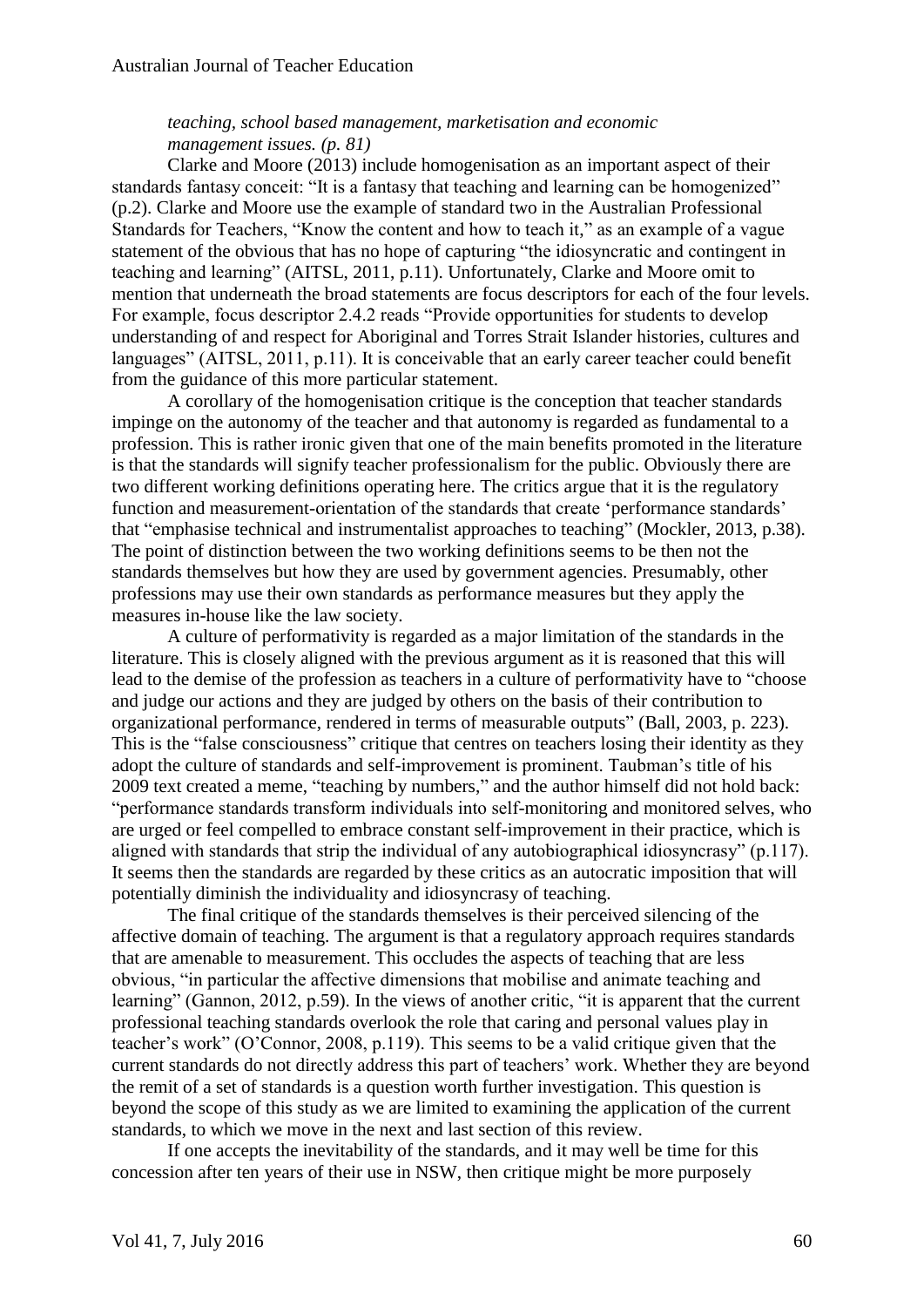directed at their application to teaching practice. There is some critique of their application and, refreshingly, it is based on some data, albeit not published in a peer-reviewed publication. The critique centres on the perception that there was no rigorous accountability framework for their implementation and the inability of supervising teachers to use them as assessment criteria for TESs on professional experience. The two main sources of this critique are a report from an Australian Learning and Teaching Council (ALTC) sponsored study (Ure, 2009) and a 2014 report from the Australian Commonwealth Government's Teacher Education Ministerial Advisory Group (TEMAG) with the title of "Action Now: Classroom Ready Teachers".

The TEMAG critique of the weak application of the standards due to a lack of rigorous implementation is the easier of the two arguments to address. Their critique is summarised in the following quote from the report: "AITSL led the development of the Professional Standards and Accreditation Standards. While it now has an ongoing role in the maintenance of these standards, AITSL has no role in regulation to ensure they are rigorously implemented" (Teacher Education Ministerial Advisory Group, 2014, p.3). This speaks to the contested federalism that, depending on your viewpoint, is either a blessing or a burden to the operation of the Australian Commonwealth Government. In this case AITSL, the Commonwealth sponsored agency, developed the standards but relinquished their implementation to the eight state and territory agencies responsible for teacher registration. This constitutes both a pragmatic political and logistical compromise on the part of AITSL but it also means that there may not be the same rigorous implementation process across the Commonwealth. In matters educational, the premier state of NSW likes to assert its preeminence which is the heart of many contested federal debates in this field. However, in the area of Teaching Standards, NSW has claims to be a leader having implemented their own compulsory standards and processes from 2005 onwards.

The second critique of the application of the standards focuses on a pedagogical rather than a political issue. This is the inability of supervising teachers to apply the teaching standards to the assessment of TESs on professional experience. This finding emerged from the Practicum Partnerships Project that "examined the professional learning experiences of preservice teachers in graduate secondary teacher education programs offered by eight higher education providers in Victoria". The teaching standards examined here are the Victorian Institute of Teachers (VIT) Standards for Graduating Teachers developed in 2007, two years after the NSW version, and prior to the launch of the Australian Professional Standards for Teachers in 2011.

The Ure report contains data from interviews with TESs that led the author to claim in the recommendation section that "preservice teachers are more strongly influenced by the views of supervising teachers than they are by the goals of providers [universities] or … Standards" (Ure, 2009, p.5). Within the report, the interview data is a little more nuanced: "preservice teachers believe that, while many outstanding or very good opportunities were provided to increase or shape their professional learning … [some of the Standards] were either poorly supported or not covered during their placements" (p.38). The report may be a little too harsh on the supervising teachers who were working with standards that were not even a year old at the time of the data generation. Furthermore, it is interesting to note that the initial Victorian Standards focused solely on graduating teachers rather than across four stages in the career span like the earlier NSW and the later AITSL iterations. The supervising teachers alluded to in the study may have then been entitled to think that the standards were about TESs and not about them.

The focus of the Ure report on professional experience is apposite to the purposes of this study. Professional experience in teacher education is the realpolitik of the implementation of the professional teacher standards (Bloomfield, 2009) that is more real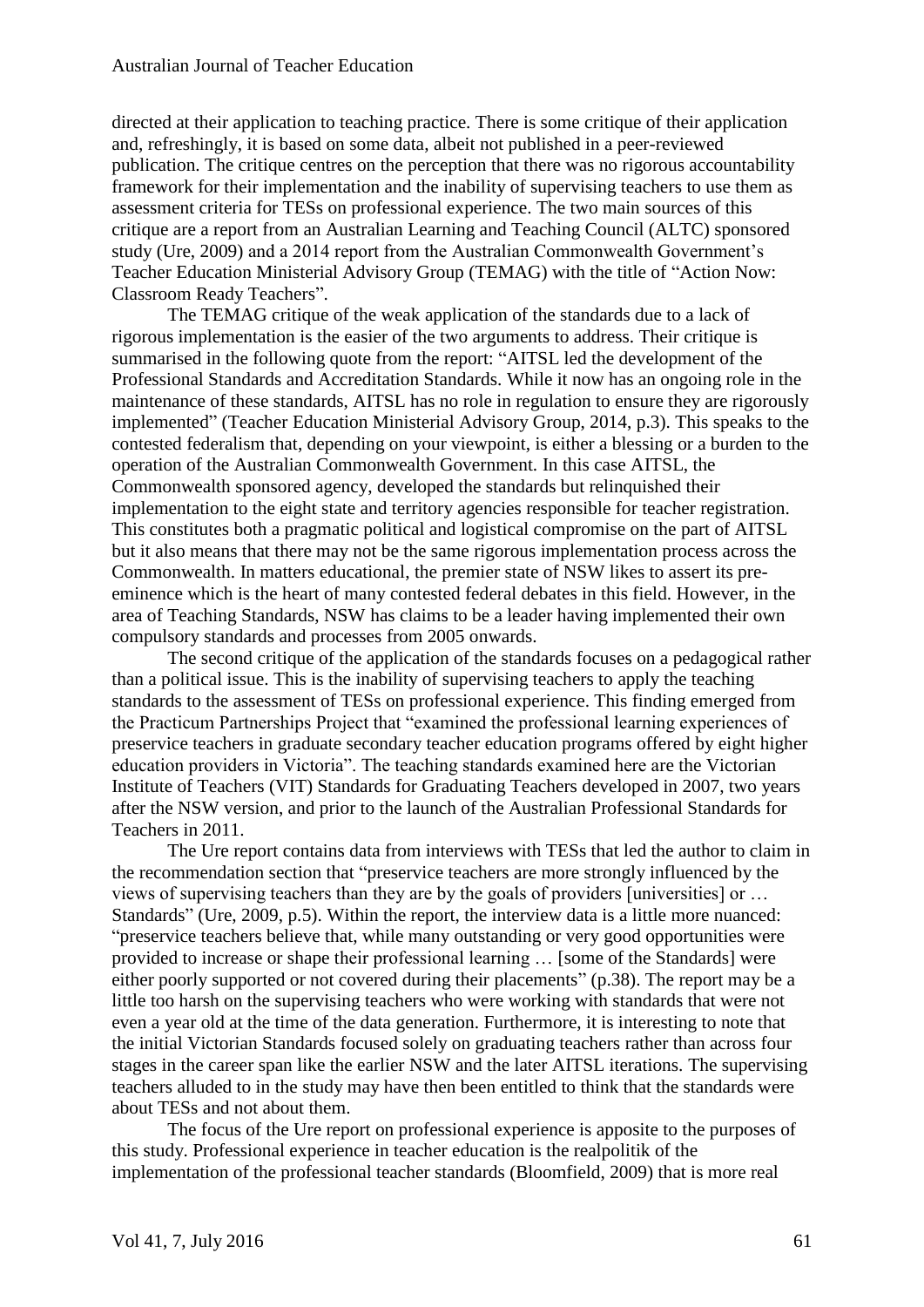than the rhetoric of the sponsoring agencies or the trenchant critiques from policy researchers. It is in professional experience where each person's interpretation of the teacher standards is plainly evident. Di Bloomfield (2009) expressed this most eloquently, "Divergent views as to what constitutes the 'good' student teacher and the 'good' teacher, as well as the 'good' teacher educator, underpin many of the tensions associated with the field of Professional Experience" (p.27). The literature reviewed in this section suggests that the teacher standards in Australia do not, in their current form, define what is a 'good' teacher for many stakeholders in education.

This study focuses on the perceptions of TESs with regards to the standards as assessment criteria for their professional experience. This is an important study because the views of TESs as the consequential stakeholders of the standards now and into the future need to be taken into account. Furthermore, this study examines empirical data rather than engaging in ideological rhetoric or clichéd promotional bytes. Hence the research question for this study is: What are the perceptions of TESs with regards to the use of the professional teacher standards as assessment criteria for their professional experience?

#### **Methodology**

This research paper was informed by data drawn from a larger study that explored TESs' perceptions of the quality of feedback provided by mentors during professional experience. To learn what is meaningful or relevant to the participants, the study adopted a naturalistic, qualitative, interpretivist approach (Cohen, Manion & Morrison, 2011; Neuman, 2013). Semi-structured interviews, focus groups, and self-report questionnaires employing open-ended questions were selected as the research methods to provide an in-depth examination of the participants and topics (Davies, 2007).

The site of the study was an Australian, public, research-intensive university. The target population consisted of all the postgraduate students (Graduate Diploma and Master of Education) enrolled in the first year and all the undergraduate students enrolled in the third year of their education degree who were undertaking professional experience in a secondary school during the first semester of 2014. There were approximately 350 TESs in total in this group. An application to undertake the research study was submitted to, and approved by, the university's Human Research Ethics Advisory Panel. Written permission was obtained from all participants taking part in the investigation, except for the anonymous questionnaire, where consent was implied when participants responded.

In the first phase of the study, the TESs were invited to take part in a series of semistructured qualitative interviews. 10-12 participants were targeted to be recruited but eventually only nine participated fully in this phase of the study. Participants were also required, during their four week attachment to a school, to provide responses to a number of open questions posed each week via email and participate in a focus group once professional experience concluded. An open and fluid approach was adopted for data collection. The initial interview was guided by a series of key questions which asked participants about the nature of the feedback message they were provided during professional experience and the interactional context in which it was delivered. Probing questions were then used to explore in depth any new themes or areas of interest that emerged during the dialogue. These topics were then further discussed during the focus group. All conversations were digitally recorded with the permission of participants, verbatim transcripts made, and copies of the transcripts sent to participants for member checking.

The second phase of the study was conducted shortly after professional experience finished. All the TESs in the cohort were invited to complete an anonymous, self-report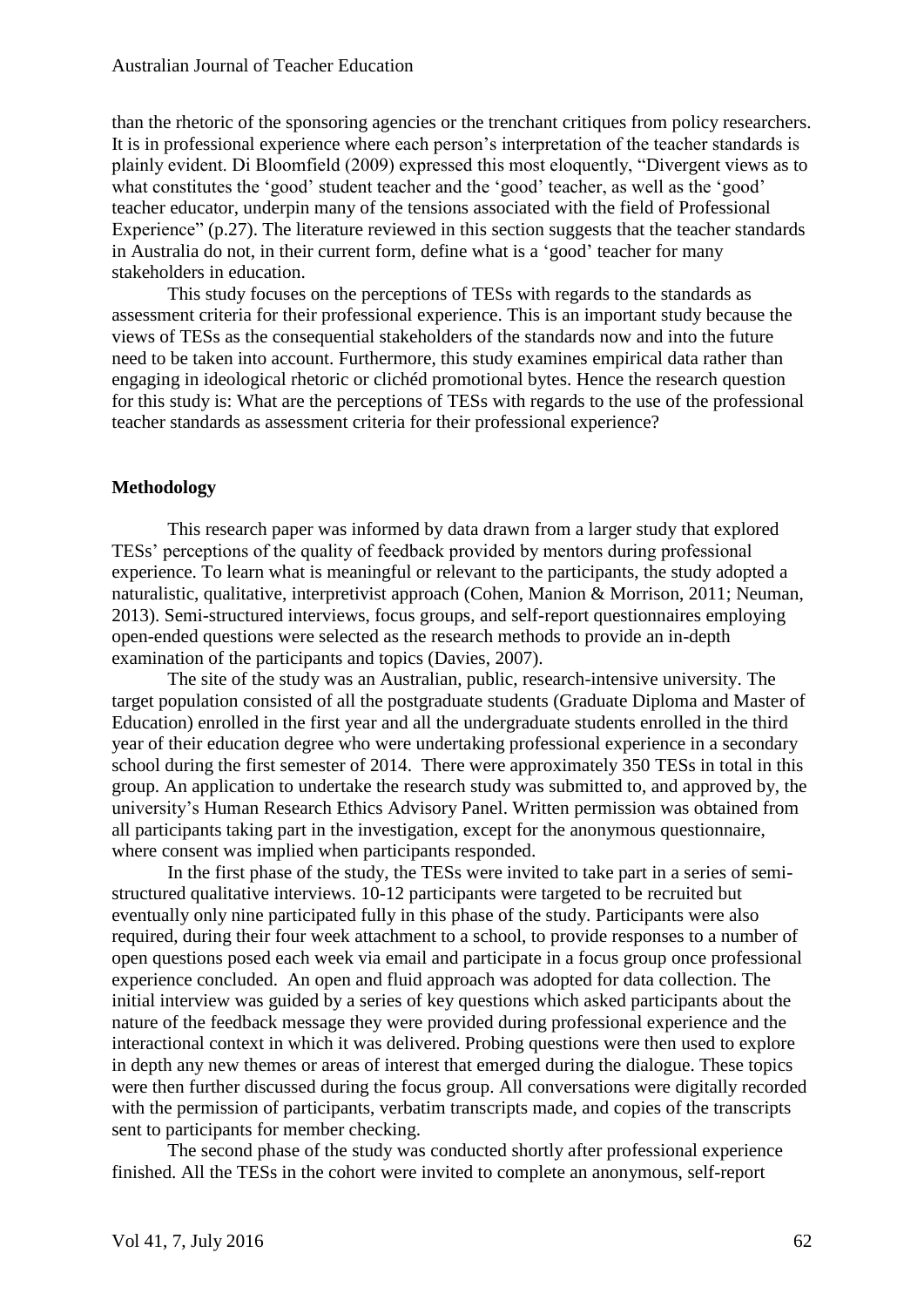questionnaire with a series of open-ended questions developed from the literature and some of the themes that had emerged in phase one of the study. Of the 350 students, 109 undergraduate students and 120 postgraduate students submitted useable returns.

All the data collected via the interviews, focus group, and questionnaires were entered into an electronic data-base. Content analysis (Cohen, Manion & Morrison, 2011; Hsieh & Shannon, 2005) provided a method for analyzing meaning in the data. Different descriptors were used to code segments of text that appeared to capture key thoughts or concepts. Categories, derived from the literature or based on emergent themes from the data itself, were then used to organize and group codes into meaningful clusters. The findings, discussed below, are reported in the language of the informant as advocated by Minichiello, Aroni and Hays (2008) with *in vivo* terms and verbatim extracts from participants being used to illustrate the different themes.

#### **Findings**

The findings of the study are presented in three sections. The first section examines TESs' perceptions of the standards themselves, the second section looks at their perceptions of how their Supervising Teachers' use them and the final section reports on data that suggests the TES are the experts and their ST novices in the application of the standards to practice.

#### **TES' Perceptions of the Standards**

The TES students in this study in the main had a positive view of the standards. They liked the scaffolding the standards afforded them during their professional experience. There was some data that suggest some of the standards were less accessible to these students. A theme that emerged strongly from the analysis of these data is that the majority of TESs have embraced and are advocates of the Standards. TESs consequently might be described as converts and disciples of the Australian Professional Standards for Teachers. Many agreed that the Standards are "a really useful tool" and provide "a common language":

*It also does give me a language to discuss those things with colleagues. It gives me a language that I can easily call on if I want to discuss any of those things, maybe I just think are intuitive or obvious, but I can still speak those things with colleagues with a language we share.*

It is interesting to note here that the meme of the standards as being "a common language" has been adopted by a TES.

Several TESs also explicitly stated that the pro-forma used by the university on professional experience, such as the Lesson Observation Feedback Form, Intermediate Report and Final Report (or assessment form) which are linked to the Standards and required to be completed by the ST during the professional experience process, were beneficial to their professional development. One explained that although the "conversational feedback" he received was "not so directly related to the Standards" the pro-forma which explicitly makes connections with the Standards "certainly helps". It would also appear that TESs commonly use the Standards to independently evaluate their own performance and practice, in some cases, the TESs reporting that the Standards acted to "affirm" what they were doing in the classroom and school: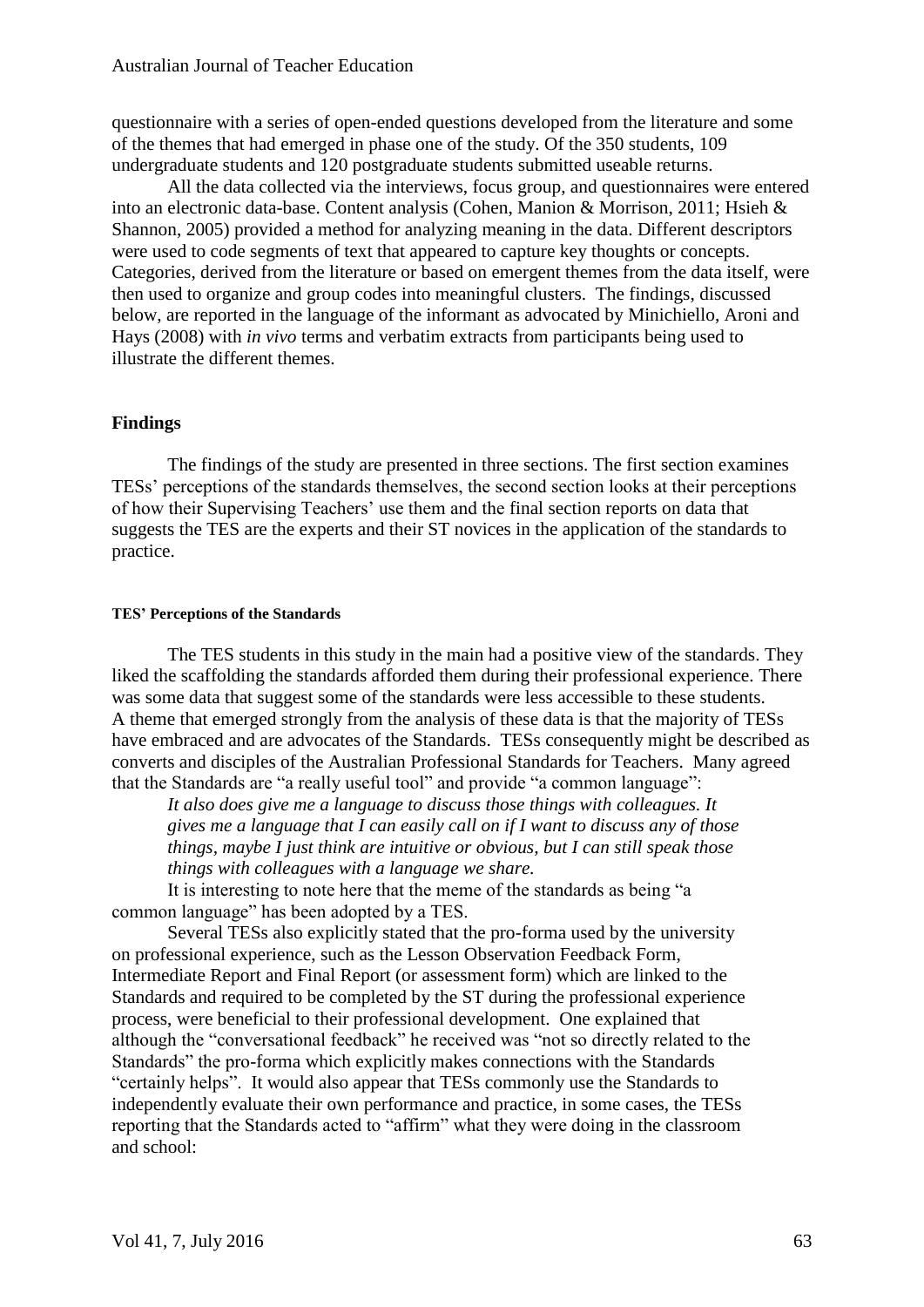*I did relate [the feedback given] back to the Standards mainly because my teacher did use the form, and the form is related to the Standards, and I really like that. I really found it very useful. I find the Standards useful … [because] I am able to use them as a structure for reflection ... no matter how much I think I am doing it, or intuitively I am doing it anyway, I still find it reassuring to be able to check myself against it*.

Due to limited teaching experience, one TES qualified that some of the Standards remain abstract or academic knowledge to them rather than experiential knowledge that has been realized through situated learning "Some of it at this point seems quite abstract. With little real-world experience, some of the standards seem quite far away from being achievable just yet".

## **TES' Perceptions of Supervising Teachers' Use of the Standards**

The data on TES' perceptions of their supervising teachers' use of the standards had three themes. These themes are the ST's attitudes towards the standards, their tacit understanding of the standards and their confusion around their application.

The perception of many of the TESs was that their mentors and other teachers in the school where they undertook their professional experience had variable attitudes towards the Standards. Members of the focus group which took part in this study specifically identified three "groups" existing among teachers, namely the "resistors and cynics", "middle ground", and "converts and advocates" of the Standards. As described by one TES:

*I feel like there are a few levels of the use of the Standards. There is the sort of lip service, "I have been teaching for a really long time, I am not really interested in looking at them", level. There is the level of teachers who are slightly versed with them but not completely and so they touch on them maybe and will have a brief conversation perhaps with you about them and be able to refer to the Standards in general but maybe not specifically. And then there are teachers - in my experience, these are the sort of three groups of conversations I have – and then there are teachers and students also, colleagues of ours, who maybe are in any of these groups. It do not think it is necessarily age-related although generally the older, more long-teaching people are probably less, at this point, anyway, until they have to be accredited, generally less familiar with them in specifics. The third one is that group that really embrace them and really use them as a tool, because it is a really useful tool*.

Although the Standards perhaps have not been internalized as a common language or are consciously understood by all teachers, none-the-less many TESs were of the firm opinion that the majority of teachers are highly proficient and innately capable of meeting all the Standard Descriptors:

*If I watch their lessons, they were excellent teachers, but the thing is they did not want to qualitatively of quantitatively go into the Standards, read them, and go, "Oh yeah. I've met that. Tick a box" … They were meeting the Standards but they didn't realise that it was easy for them to translate them into the Standards and go tick, tick, tick, tick.*

In several instances, the TES believed that their ST was "confused" by the Standards and the pro-forma used as part of the professional experience process: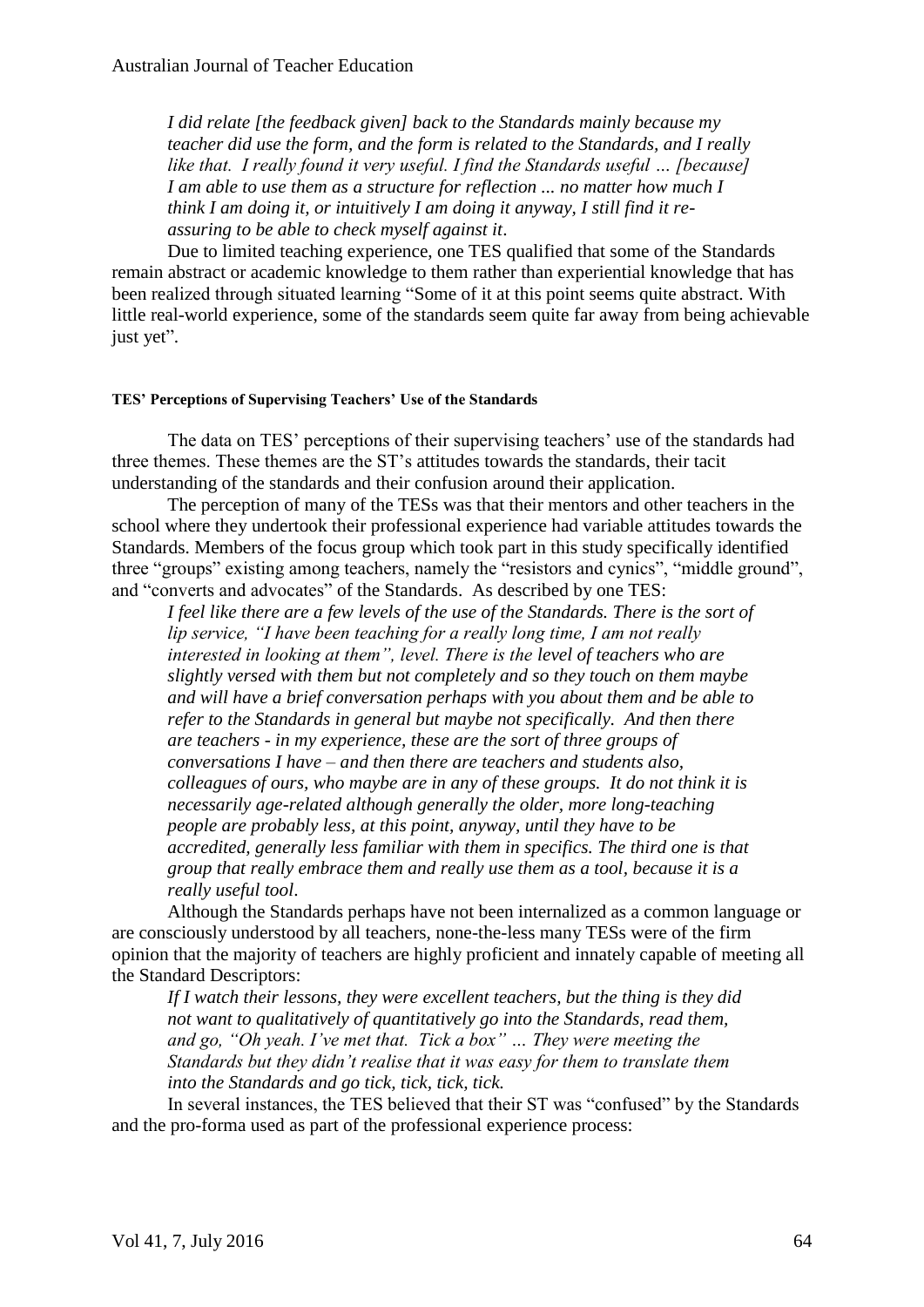*My supervising teacher, for the first two or three of my lessons, she would try to find the right slot to put things in, but she commented [that] some of her comments didn't really fit this slot or that slot. By about the fourth [lesson] she realised that she could put any of her comments in the end, so she abandoned the Standards on the form. She just wrote, yes, yes, yes, and then wrote her comments in, and she limited it to one or two things, and put them in that bottom section of that form*.

This last theme contrasts with the next section of the findings where we report on the data that expresses TES' gratitude at the feedback they received from the STs who used the standards well.

#### *Useful Feedback from STs*

The majority of TESs believed that the feedback they received during professional experience greatly assisted them in the progress they made towards achievement of the Australian Professional Standards for Teachers (APST). They believed that the standards provided a useful framework for the STs to construct their feedback and to set goals for their progress.

There was evidence from these data that the TES thought the standards helped to structure the feedback provided by their supervising teachers. For one TES this type of feedback was a common occurrence, "After every lesson I taught I was given specific feedback regarding the Standards. I knew exactly how to improve and how I could work towards achieving the Standards". Another TES identified the lesson observation guide as a key instrument in this process, "[The] Feedback sheet in the handbook very specifically measures our activity in class with the Standards. This assisted greatly in progress towards the Standards". The interim report that occurs midway in the professional experience was another instrument that employs the standards that a TES found useful, "The interim report was beneficial because it showed me specifically things I needed to work on".

Other TES responses in these data alluded to the role that the standards played in the goals that their supervising teachers set for them. For one TES, the standards provided a practical scaffold in that, "The agreement between myself and the supervising teacher was to only work on improving one or two areas at once." Another TES had a supervising teacher who "provided me examples that could be used in the next lesson to meet specific Standards." The next section of the paper reports on the TES perception of less than helpful feedback from supervising teachers.

#### *Less Than Helpful Feedback from STs Using the Standards*

There was also a significant number of TESs who believed that the feedback given by mentors provided them with little or no help at all in their work towards demonstrating the Standards. TESs attributed this to; the feedback provided not being linked to the Standards, the mentor not having a sound knowledge of the Standards, or the TES not understanding what the Standards mean.

Some of the feedback from the supervising teachers did not relate to the standards, "Not a lot as we never went through specific Standards except for the ones I brought up." For one TES, this was due to their ST not having a sound knowledge of the standards, "Truthfully - my teacher did not have much knowledge of the Standards. The feedback was not directly linked to improvement in the Standards." Finally, another TES acknowledged that it was their own lack of understanding of the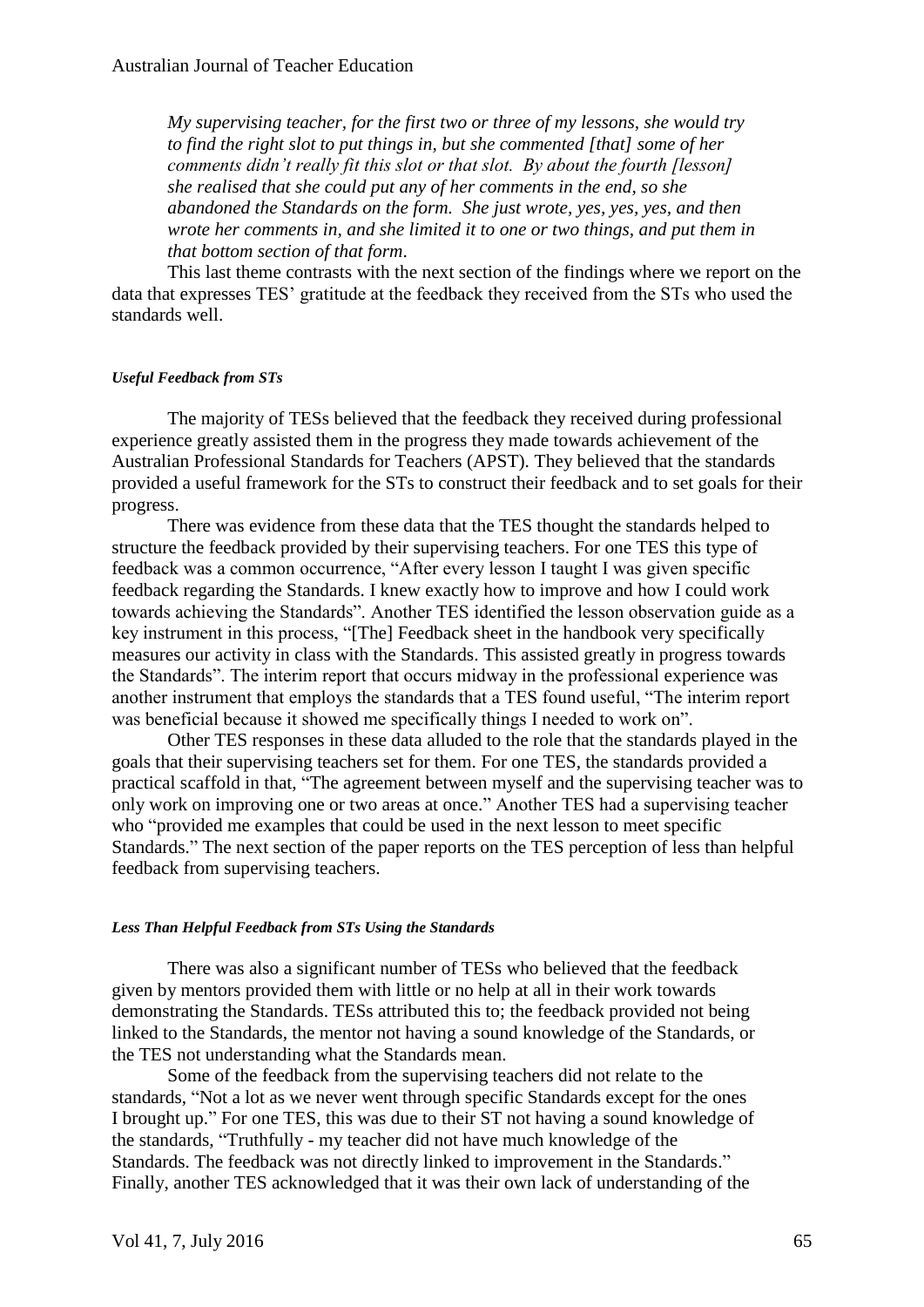standards that was the issue, "If the Standards were explained more clearly to me – maybe." The final section of the findings reported in this paper focuses on when the TES did have a good understanding of the standards and became the expert in the professional experience relationship because of this.

## **The TES as Novice and as Expert**

Often the TES had a superior understanding of the Australian Professional Standards for Teachers in comparison to their ST. In these relationships, the TES became the expert and the ST the novice and the TES needed to educate, manage and direct the ST in understanding and applying the standards.

The TES often had to guide their ST in understanding and applying the standards. This is exemplified by the following quote:

*I asked my ST to give me a report midway through so that I can work on his feedback in the last two weeks. From this a number of the standards were unknown to him and we had to look up the meanings at the back of the prac' book.*

Where a ST did not relate feedback to the Standards, individual TES would implement a strategy to compensate for this:

*I've basically started to highlight individual standards and attaching them to the lesson plan so that my ST specifically focuses on those standards in that lesson which made him provide a little more useful feedback.*

This proactive approach is a great prelude to the adoption of a full professional learning cycle and this self-development is also evident in the response of another TES who acknowledged that "it has been my own personal reflections that led to my progress."

The TES, sometimes because of their prior learning, their age and/or their collective life experiences, was able to demonstrate superior achievement of certain Standard Descriptors. Such circumstances provided the opportunity for reciprocal learning between the TES and the ST:

*As a general rule my ST tends not to complete many practicals in his senior class. I believe my previous teaching experiences have equipped me to complete this to a higher level than my ST. In saying this, my ST is keen to collaborate with me to put more pracs' into his classes and is open to many of my ideas.*

*My ST has said repeatedly that I teach like someone who has been doing it for years.*

*I also feel that I am good at handling the general behaviour of the class – from years of raising and yelling at my own kids!*

However, even in such instances, the TES acknowledged that their superior knowledge was limited to a few Standard Descriptors, and that the ST had a superior experiential knowledge across all the other Descriptors:

*Whilst I am definitely the expert in my field of science, having worked in the field for 15 years and taught at a university level, I view my ST as the expert in teaching adolescents.*

*My supervising teacher understands that I have taught before and has targeted my development into a high school by explaining the dynamics of the class and helping me be more general and explaining things more than once so students who have little prior knowledge can understand the concepts being taught.*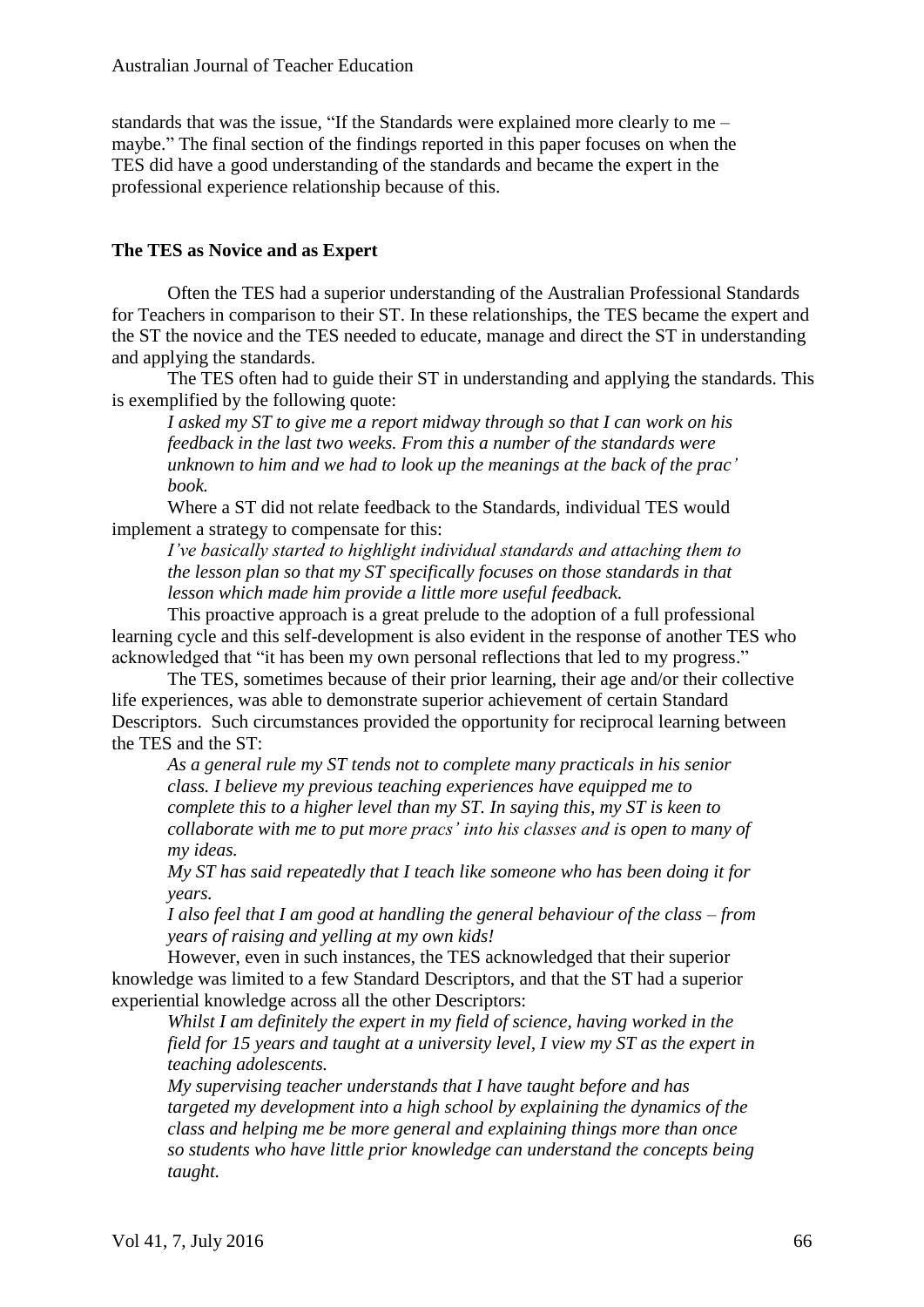In summary, the application of the standards to the assessment of these TES' professional experience was characterised by its variability. The next section of the paper moves onto the discussion of these findings using the literature reviewed earlier in the paper.

## **Discussion**

The findings presented in this paper have confirmed some of the conceptual arguments in favour of the standards that were reviewed earlier. These are the worth of the standards as a common language, their role as an explicit framework for teaching and their value in promoting self-assessment, reflection on practice and professional conversations. The findings also lend weight to the argument that the application of the standards to the practice of professional experience is variable in quality.

The meme of the standards as a common language for the profession was evident in this study. One of the TESs actually used the meme in their interview responses. The presence of a common language to talk about practice seems to be particularly beneficial for TESs starting out in the profession, a finding that is supported in the literature (Baron, 2006; Danielson, 2015). Therefore, the sceptical attitude we employed towards this meme in the review needs to be tempered by the realisation of the utility of this meme's expression.

The role of the standards in providing an explicit framework for teaching was also evident in this study. We were also sceptical about this argument in our review, mainly because of the clichéd embellishment that came with it such as '21<sup>st</sup> century teaching' and 'high quality, effective teaching' (AITSL, 2011). Once again, we were disciplined by empiricism as many of our participants spoke of the standards as affirming their practice especially when their supervising teacher used the standards well to give feedback. These data seem to support the claim by their sponsors that the standards are indeed an explicit framework for teaching. That is all we can argue because judgments on what constitutes quality teaching, improved student outcomes or  $21<sup>st</sup>$  century education require evidence not available from this case study.

The findings also support the argument that the standards are a developmental tool that assists in promoting self-assessment, reflection on practice and professional conversations. It is interesting to consider this finding with regards to the broader dichotomy in the literature between the regulatory and developmental functions associated with the application of the standards. One might expect that TESs undertaking the high stakes assessment of a professional experience would clearly be able to identify the regulatory aspect but not the developmental. Our findings did surprise us in that there was a clear developmental theme in their responses alongside the expected regulatory ones around lesson evaluations, interim and final reports. The developmental aspect was given a boost by the fact that some of the supervising teachers were not very skilled at giving feedback based on the standards so the TESs instigated their own reflection based on the standards. In effect, the standards supported the development of the TES in the absence of focused mentoring. This is an encouraging finding for teacher educators in this interim period where not all supervising teachers are conversant with the standards.

The findings from this study lend weight to the argument that the application of the standards to practice is variable in terms of its quality. This confirms a similar finding by Ure back in 2009 which we suggested may have been partly due to the novelty of the standards to the supervising teachers at the time of that study. We could not offer the same qualification for the 2014 argument progressed by TEMAG in their "Action Now: Classroom Ready Teachers" report. Our findings generated from our 2014 data collection affirm their point that the effective application of the standards has not penetrated into all schools and teachers in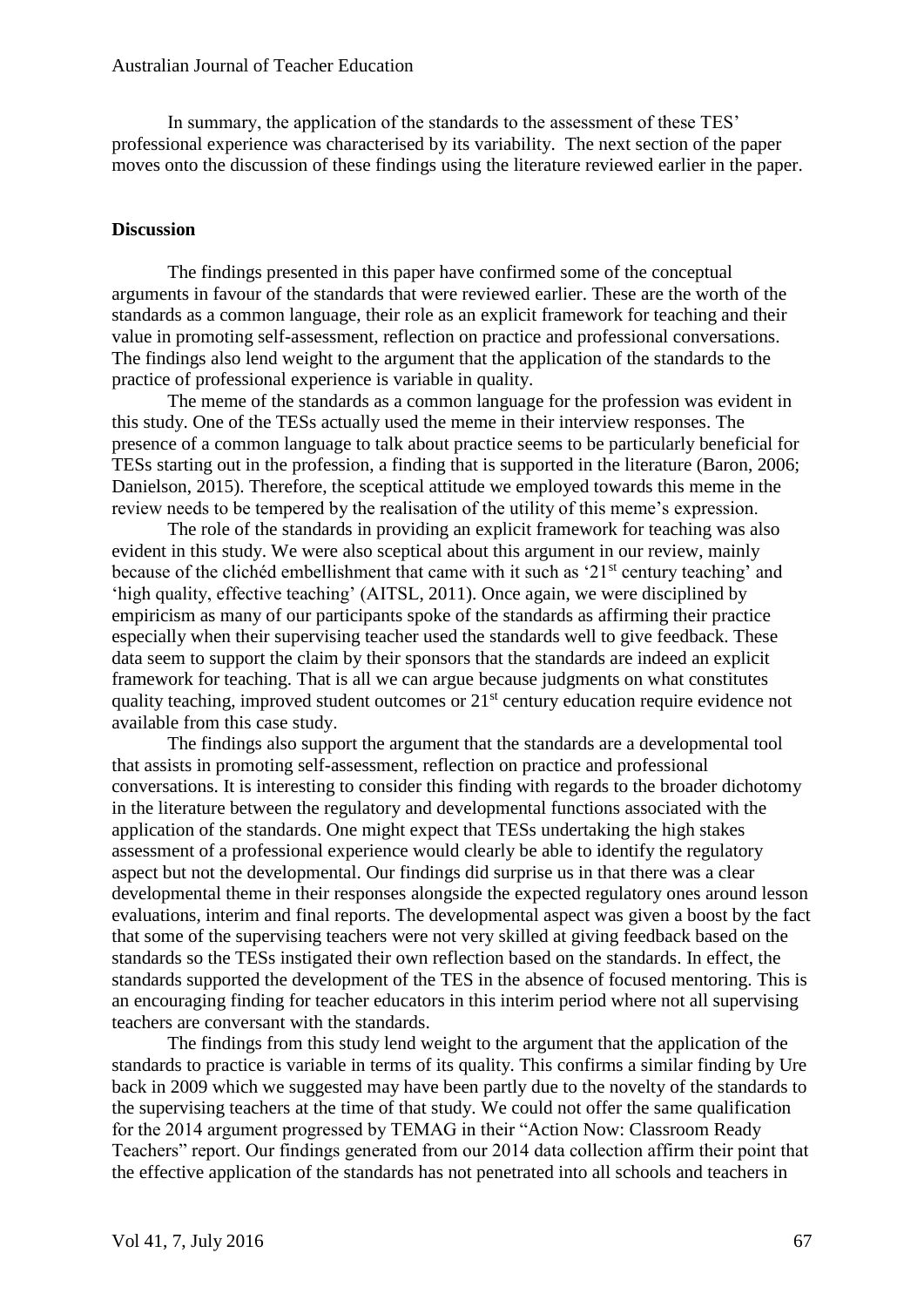the Commonwealth of Australia. We would not go as far as TEMAG to describe it as being weak in deference to our many fine colleagues in schools who have taken the extra responsibility of learning to apply the national standards since 2011. Our findings do demonstrate that these teachers are not in the majority at present.

## **Conclusions**

This study analysed the perceptions of TESs towards the use of the Australian Professional Standards for Teachers as assessment criteria for the high-stakes performance assessment of professional experience. We expected that the assessment and reporting aspect of this process would be a strong aspect of their responses which it was. However, we were surprised by the finding that many of the TESs were advocates of the developmental function of the standards in guiding and supporting their professional learning on professional experience. This is in spite of the fact that they also acknowledged that some of their supervising teachers were not particularly *au fait* with the standards.

Our case study has provided some much needed data that provided the hitherto underrepresented views of arguably the most consequential stakeholders in TESs. We cannot generalise from our case study but the analysis of our data suggests that it is a worthwhile research and pedagogical endeavour to pursue such enquiries. The insights gained from this study have assisted us as teacher educators to re-examine the pedagogical potential of the teacher standards as an explicit framework of teaching for use in self-assessment and critical reflection for TESs on professional experience. Supervising teachers need to be included in this discussion as well given the findings of this study demonstrate that not every supervising teacher on professional experience will have the necessary skills and understanding of the standards to provide constructive feedback to our students.

## **References**

- Australian Institute for Teaching and School Leadership. (2011). *Australian Professional Standards for Teachers*. Retrieved from [http://www.aitsl.edu.au/docs/default](http://www.aitsl.edu.au/docs/default-source/classroom-practice/3-australian-professional-standards-for-teachers.pdf?sfvrsn=1)[source/classroom-practice/3-australian-professional-standards-for](http://www.aitsl.edu.au/docs/default-source/classroom-practice/3-australian-professional-standards-for-teachers.pdf?sfvrsn=1)[teachers.pdf?sfvrsn=1](http://www.aitsl.edu.au/docs/default-source/classroom-practice/3-australian-professional-standards-for-teachers.pdf?sfvrsn=1)
- Ball, S. J. (2003). The teacher's soul and the terrors of performativity. *Journal of Education Policy, 18*(2), 215-228.<http://dx.doi.org/10.1080/0268093022000043065>
- Baron, W. (2006). Confronting the challenging working conditions of new teachers: What mentors and induction programs can do. In B. Achinstein & S.Z. Athanases (Eds). *Mentors in the making: Developing new leaders for new teachers* (pp. 125-135). New York; Teachers College, Columbia University.
- Bloomfield, D. (2009). Working within and against neoliberal accreditation agendas: opportunities for Professional Experience. *Asia-Pacific Journal of Teacher Education*, *37*(1), 27-44,<http://dx.doi.org/10.1080/13598660802530503>
- Clarke, M., & Moore, A. (2013). Professional standards, teacher identities and an ethics of singularity. *Cambridge Journal of Education, 43*(4), 487- 500. <http://dx.doi.org/10.1080/0305764X.2013.819070>
- Cohen, L., Manion, L., & Morrison, K. (2011). *Research methods in education* (7th ed.). London: Routledge.